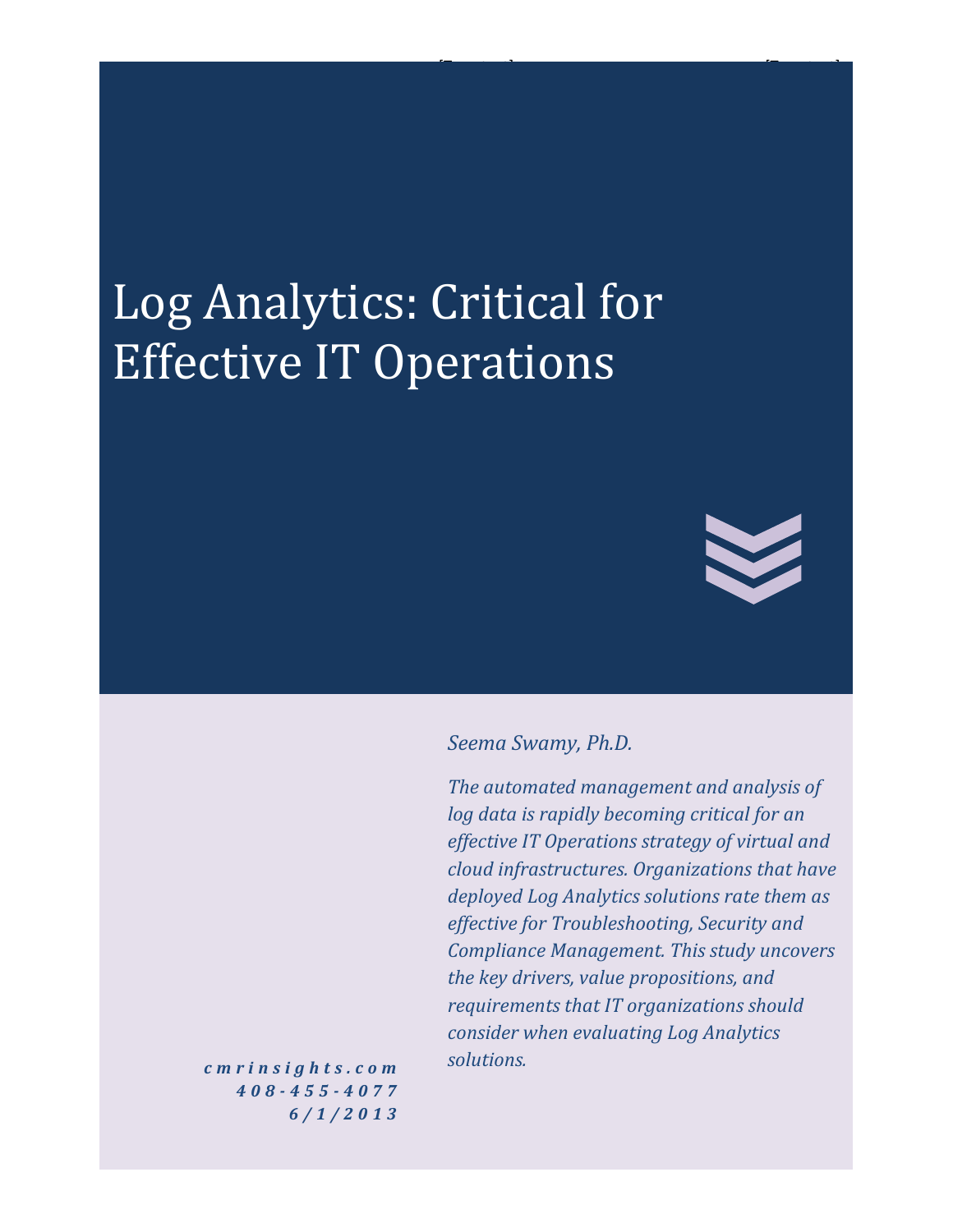## **Table of Contents**

| <b>Executive Summary</b>                                       | 3              |
|----------------------------------------------------------------|----------------|
| <b>Audience</b>                                                | 3              |
| <b>Methodology</b>                                             | $\overline{4}$ |
| <b>Participants' Profile</b>                                   | $\overline{4}$ |
| <b>Importance of Log Analytics for IT Operations</b>           | 6              |
| <b>Overall Importance of Log Analytics</b>                     | 6              |
| Reasons for Analyzing Log Data                                 | 7              |
| <b>Adoption of Log Analytics Tools</b>                         | 8              |
| <b>Effectiveness of Log Analytics Tools Currently Deployed</b> | 9              |
| <b>Requirements for Log Analytics Solution</b>                 | 10             |
| <b>CMR Insights' Perspective</b>                               | 11             |
| <b>About CMR Insights</b>                                      | 12             |
| <b>About Seema Swamy</b>                                       | 12             |



*This White Paper was commissioned by VMware.*

©2013 by CMR Insights, LLC. All Rights Reserved.

This publication may include the opinions of CMR Insights that may be subject to change periodically based on emerging Market Landscape.

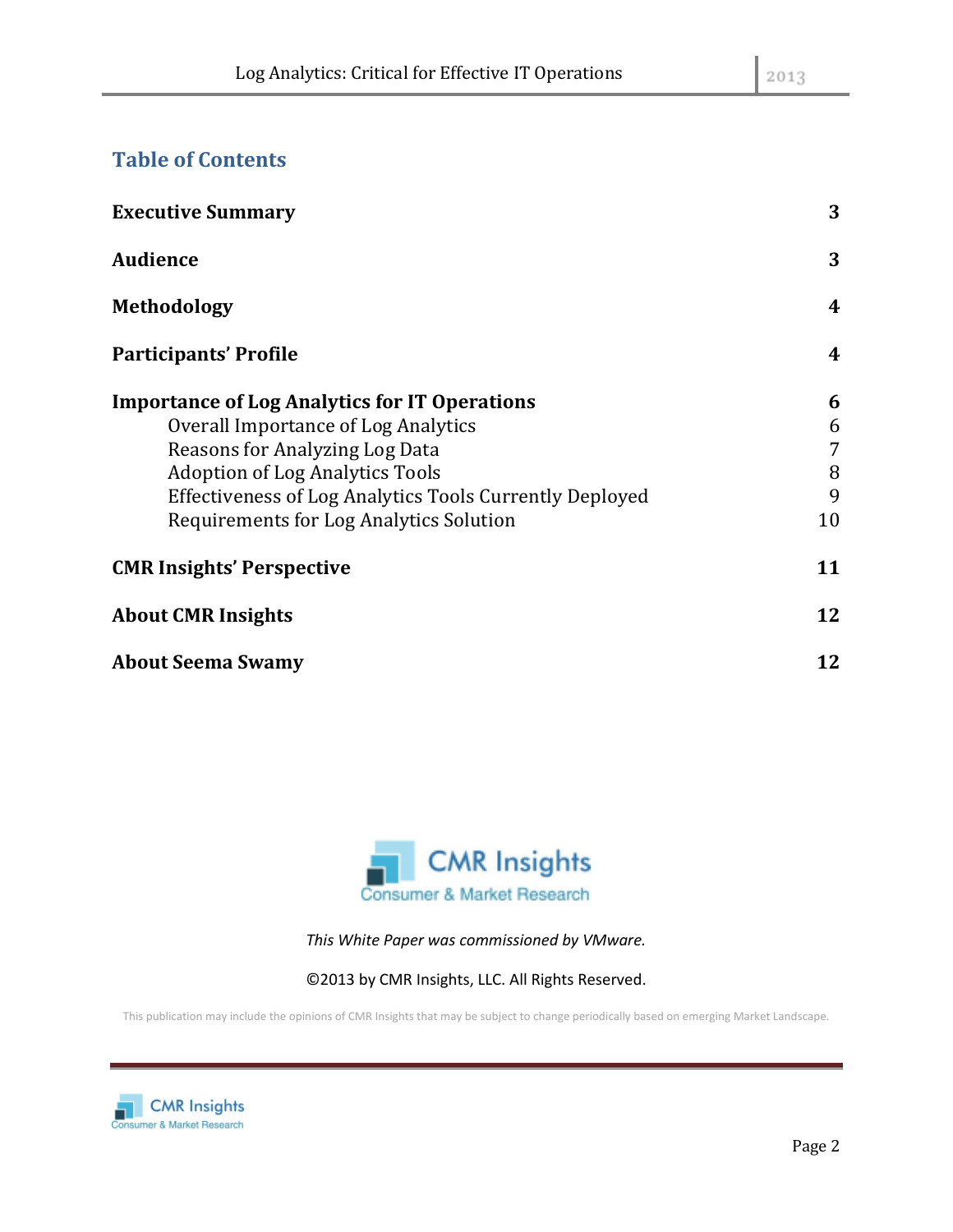# **Executive Summary**

Log Analytics is quickly emerging as a critical component of an effective strategy for the management and operations of highly virtualized and cloud infrastructures. Existing tools are no longer adequate to analyze vast amounts of log data generated by the infrastructures and applications. Log management in a dynamic and complex IT environment has become a significant time sink for IT professionals.

This study underscores the need for a new category of Log Analytics tools designed for virtual and cloud infrastructures to enable better troubleshooting, security, and compliance management. Specialized Log Analytics tools are considered effective but the adoption is still relatively low. The key requirements for IT organizations considering a Log Analytics solution are ease of use, integration with existing virtualization management tools, and a predictable as well as cost effective pricing model. Additionally, IT personnel find it useful to collect, analyze, and correlate log data from all sources including the physical hardware, virtual infrastructure, operating systems, databases, and applications to increase visibility across all layers of the IT environment.

With vCenter Log Insight, VMware is extending its analytics-based IT Operations Management portfolio for virtual and cloud infrastructures to include log data and will potentially become a significant vendor in the Log Analytics market.

## **Audience**

This paper targets individuals with the responsibility of determining or influencing their organizational IT strategies. These include the IT decision makers and IT influencers/professionals that seek information on key value propositions, management strategies, and business benefits. This paper addresses the perceptions and fundamental attributes of Log Analytics solutions in the context of IT Operations of virtual and cloud infrastructures.

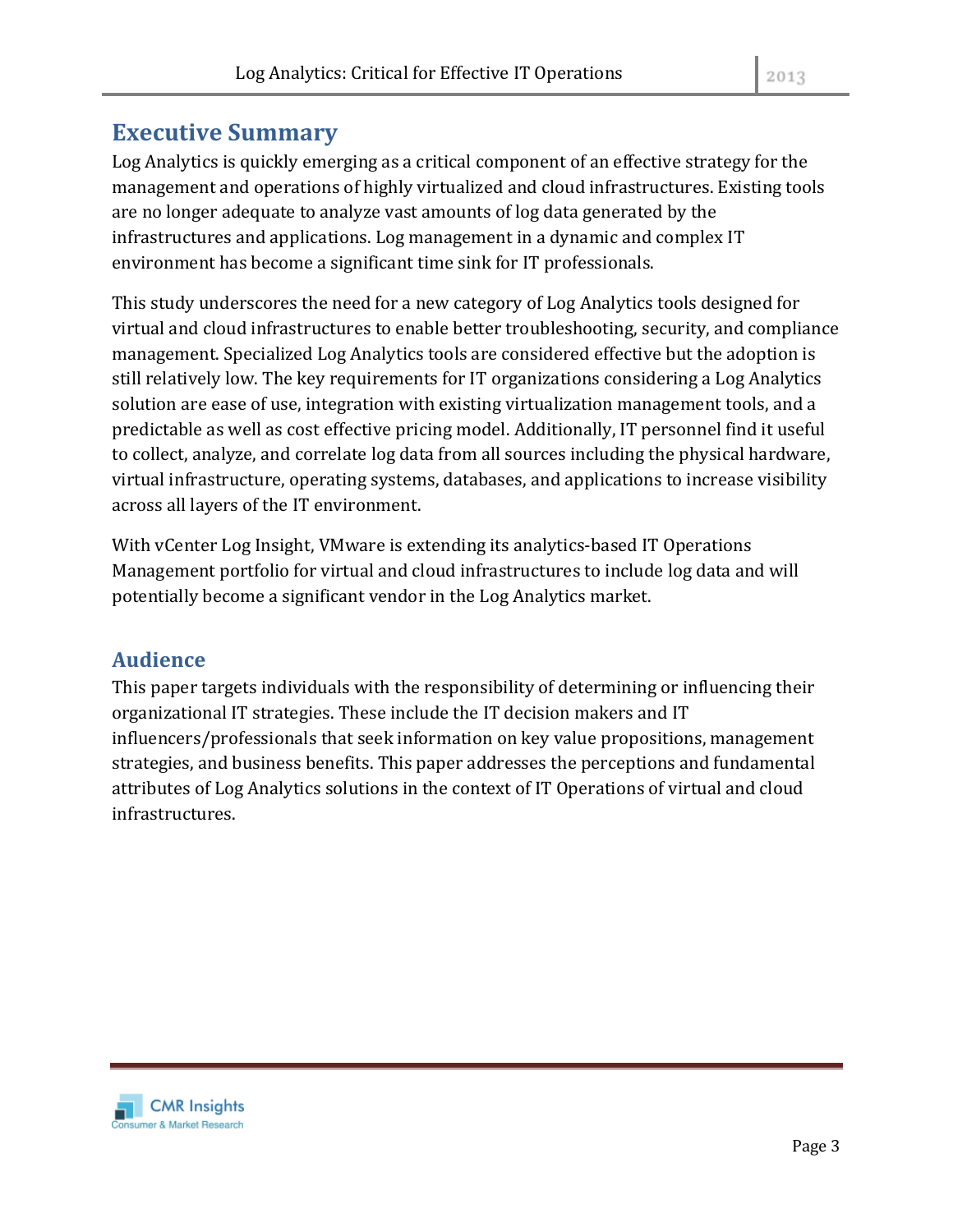## **Methodology**

VMware commissioned CMR Insights to conduct a survey of 125 IT professionals including decision makers, influencers, and users with no influence on the purchase decisions. The main objective of the study was to understand customers' wants and needs as well as their requirements of an effective Log Analytics solution.

The sponsoring vendor was not identified and the survey was a *blind market research* study to garner unbiased responses.

## **Participants' Profile**

The survey was deployed to IT personnel across a range of organization sizes as well as different levels of infrastructure virtualization. The participants were not pre-selected based on their functional responsibilities.





*Figure 1: Distribution of Company Size Figure 2: Rate of Virtualized* 

*Infrastructure*

Over one-quarter of the respondents were from the Enterprise organizations with over 5000 employees. Almost one-fifth of the respondents worked for Commercial organizations with 1000-4999 employees.

Almost 15% of the respondents were from medium-sized SMB organizations (500-999 employees) and more than 40% of the respondents were from smaller-sized SMBs (1-499 employees).

More than half of the respondents' IT infrastructure was virtualized between 80-100%, while about one-fifth of the respondents' IT infrastructure was virtualized up to 39%.

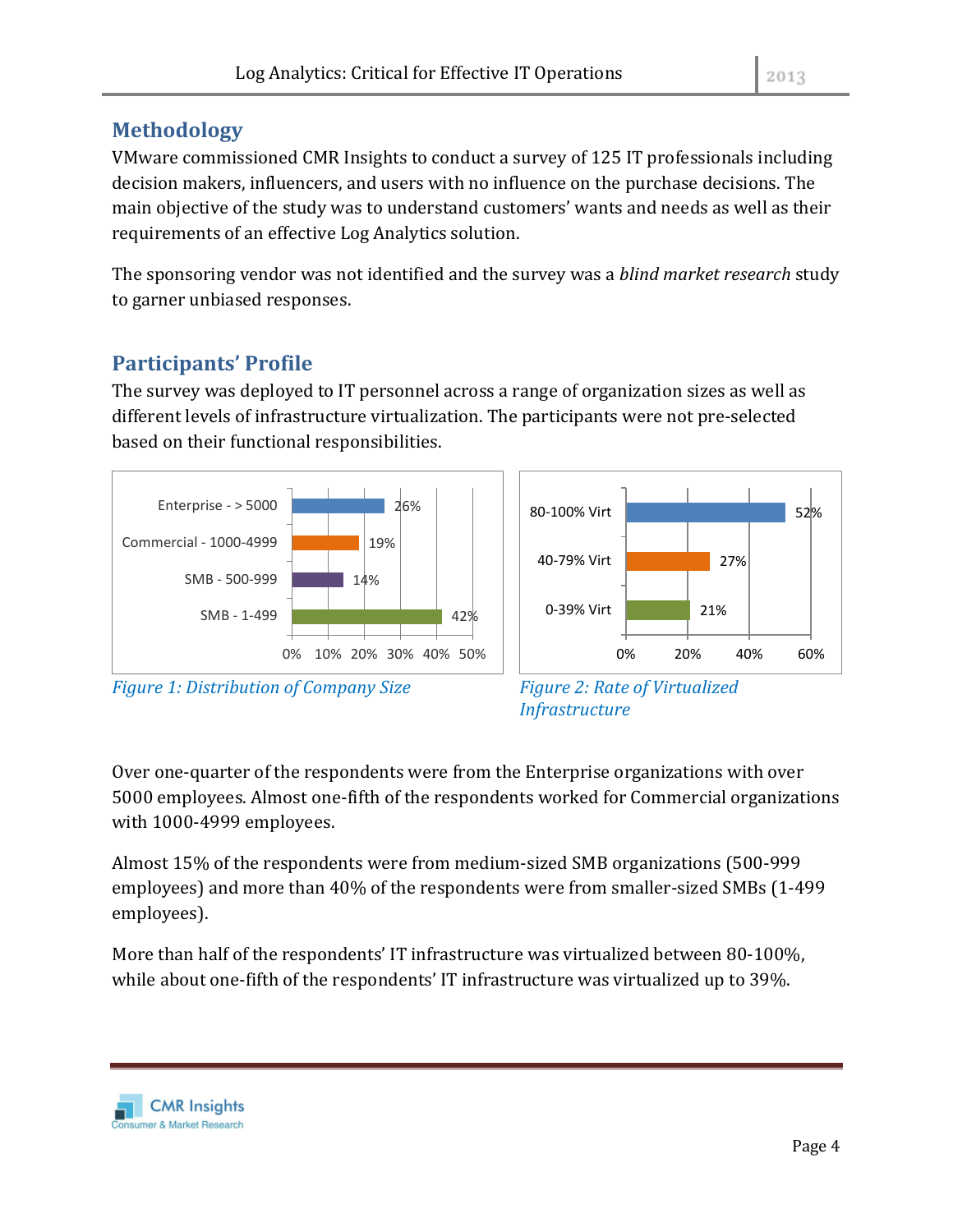

*Figure 3: Functional Responsibilities of the Respondents*

The functional responsibilities of the respondents ranged from Overall Virtualization to Storage, Physical Infrastructure, Networking, Security, Management Tools, Data Center Operations, Desktop Infrastructure, Cloud Computing, and Business Applications. Less than 40% of the respondents were responsible for Cloud Computing, but over 80% were responsible for the Overall Virtualization.

0% 10% 20% 30% 40% 50% 60% 70% 80% 90%

The functional responsibilities of the respondents tended to correlate with their selfreported knowledge levels in various domains. Over 80% of the respondents reported either expert level or significant knowledge of Overall Virtualization. Over 60% of the respondents reported high levels of knowledge about Storage, Networking, Desktop Infrastructure, and Virtual Management tools.

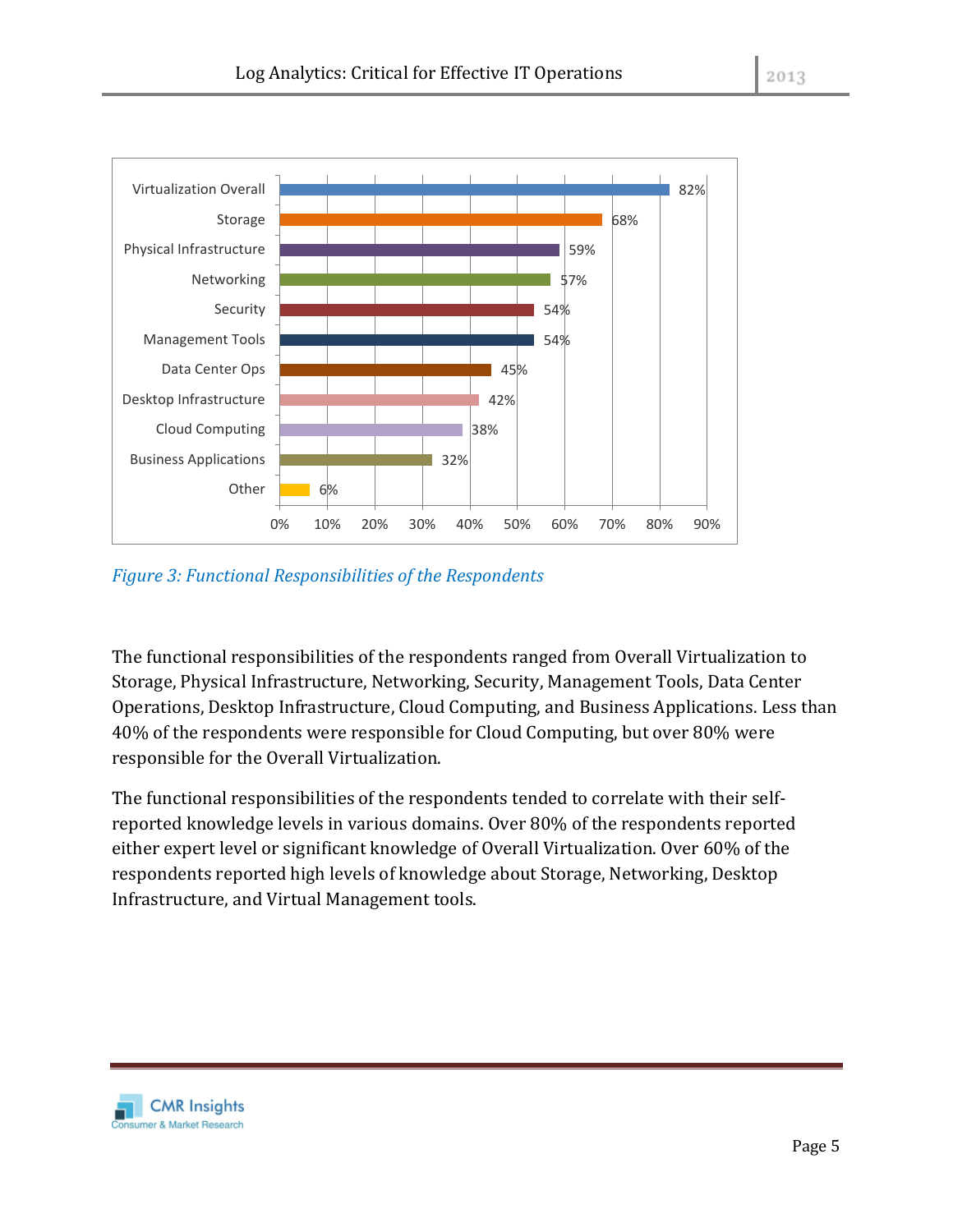# **Importance of Log Analytics for IT Operations**

Traditional management tools are geared towards IT professionals that need to monitor datacenter operations. However, these solutions rely on raw performance metrics and typically do not go beyond alerting administrators when performance thresholds are exceeded and do not provide additional insights from log files for troubleshooting and root cause analyses. This has created a blind spot and a need for a new category of tools that provide centralized log collection, analyses, and search capabilities that enable IT professionals to quickly ascertain the causes of problems when performing troubleshooting and other management functions.



## **Overall Importance of Log Analytics**



*Figure 4: Importance of Log Management Tools to Organizations*



We found that 84% of IT personnel consider Log Analytics tools to be *somewhat*, *moderately*, or *extremely important*. The importance of these tools is projected to increase slightly in the next 12 months with 3% raising their ratings of the importance of these tools from *somewhat important* to *moderately important*.

IT personnel working on troubleshooting issues, often have to evaluate the log files of various servers and applications before being able to provide resolution or chart the next course of action to address the issues. This is a time consuming activity. Not surprisingly, almost one-fifth of the respondents found the functionality of correlating data across the IT infrastructure as being *extremely important* and almost two-fifth of the respondents rated this functionality as being *moderately important*.

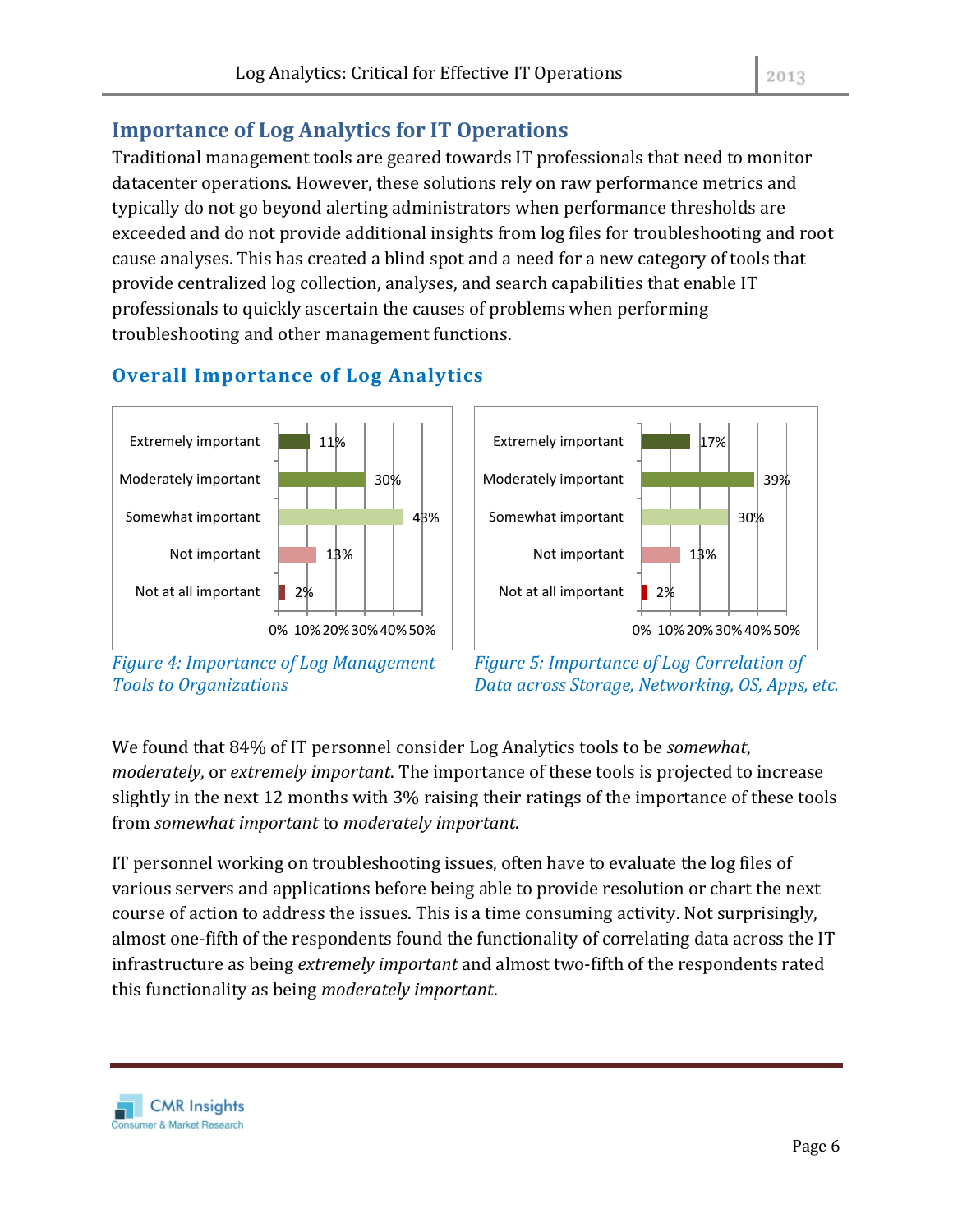#### *Respondents' Quotes:*

*"The most effective Log Analytics solutions would ideally have the ability to not only collect all data across every device and application, but would be able to put those pieces into groups that reflect the true nature of running a specific application*."

*"It is important for Log Analytics solution to correlate multiple entries into a single event, particularly in the areas of security and compromise."*



# **Reasons for Analyzing Log Data**

*Figure 6: Importance of Log Analytics Tools for IT Management tasks*

Almost 90% of those polled rated Troubleshooting and Security Management as the most important reasons for analyzing log files. Over 50% rated Log Analytics tools as *moderately*  or *extremely important* for Performance Monitoring, Compliance Management, Backup, Business Continuity, and Change Management.

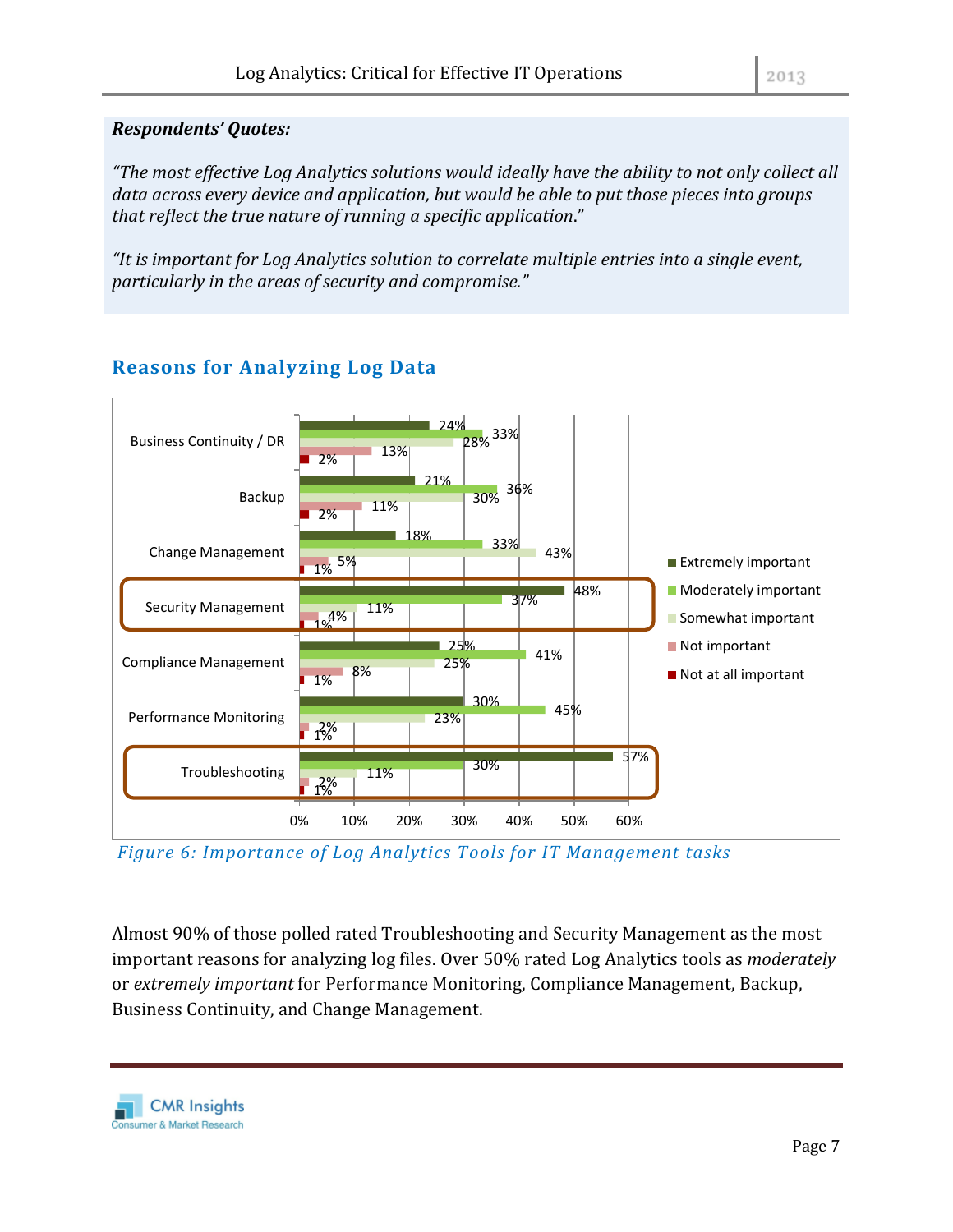#### **Adoption of Log Analytics Tools**



*Figure 7: Use of Log Analytics Tools*

More than half of the respondents reported using UNIX-style command line tools which were not rated as being very *effective*. About one-fifth reported that they don't use any tools at all. Close to 30% of the respondents reported using a commercial Log Analytics solution such as Splunk, Solarwinds, and ArcSight, among others.

The adoption of commercial tools is still fairly low but Log Analytics is a rapidly growing market, creating an opportunity for VMware and other new vendors to address growing customer demand by providing a comprehensive and differentiated solution.

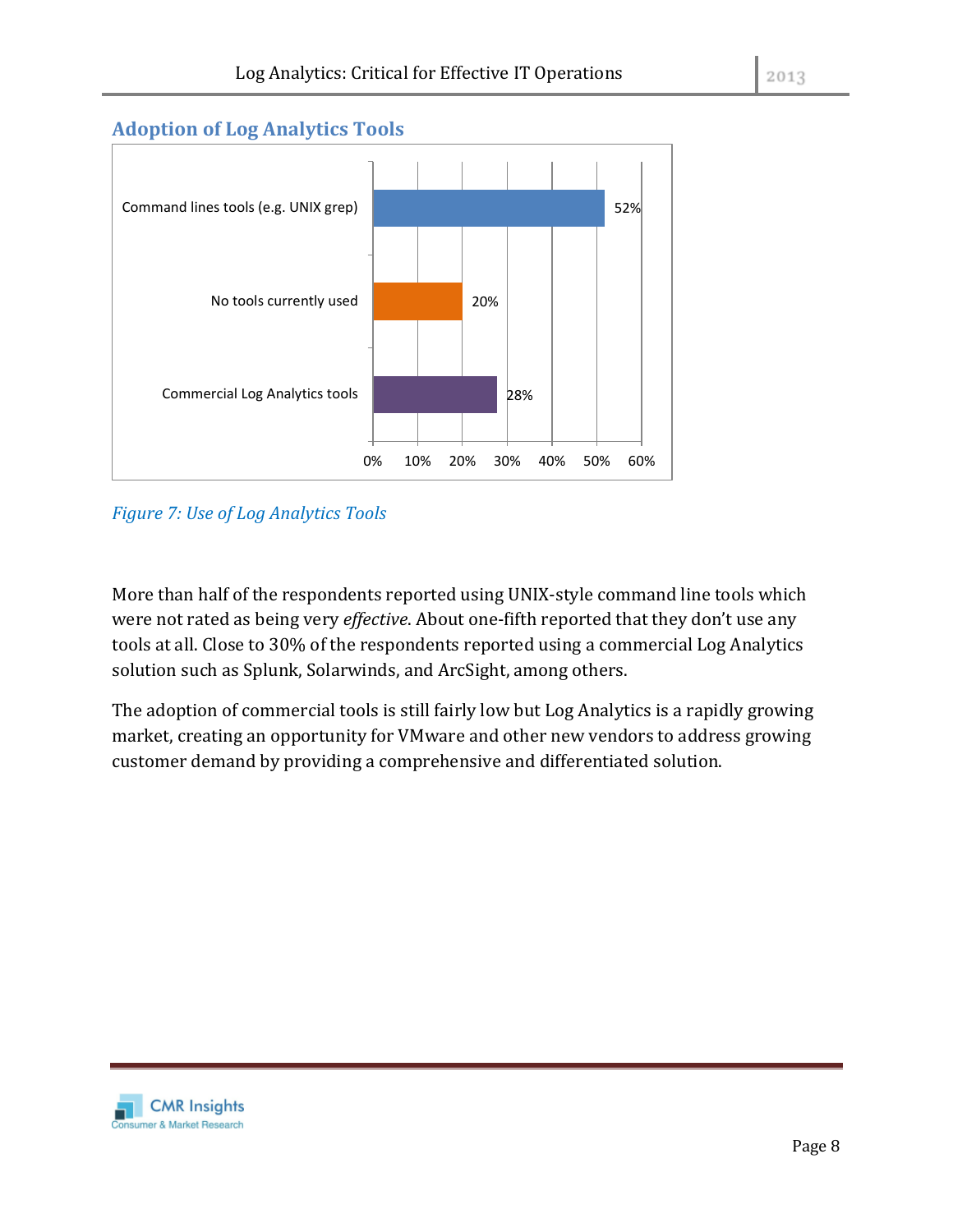

# **Effectiveness of Log Analytics Tools Currently Deployed**

*Figure 8: Effectiveness of Log Analytics tools Currently Deployed*

About 45% of the polled IT personnel rated their currently deployed Log Analytics tools as being *effective* or *extremely effective*. While more than one-third rated the currently deployed solution as being *effective*, a slightly higher percentage of the IT personnel polled were ambivalent. Clearly, there is scope for a more optimized solution to move the perception gap from an ambivalent *neutral* to *effective* or *extremely effective*.

When the data in *Figure 7* are evaluated in conjunction with the bar graph in *Figure 8,* it is clear that there is scope for improving the ratings of Log Analytics solution by improving the user experience, optimizing license costs, and providing a seamless integration with the existing virtualization and enterprise management tools.

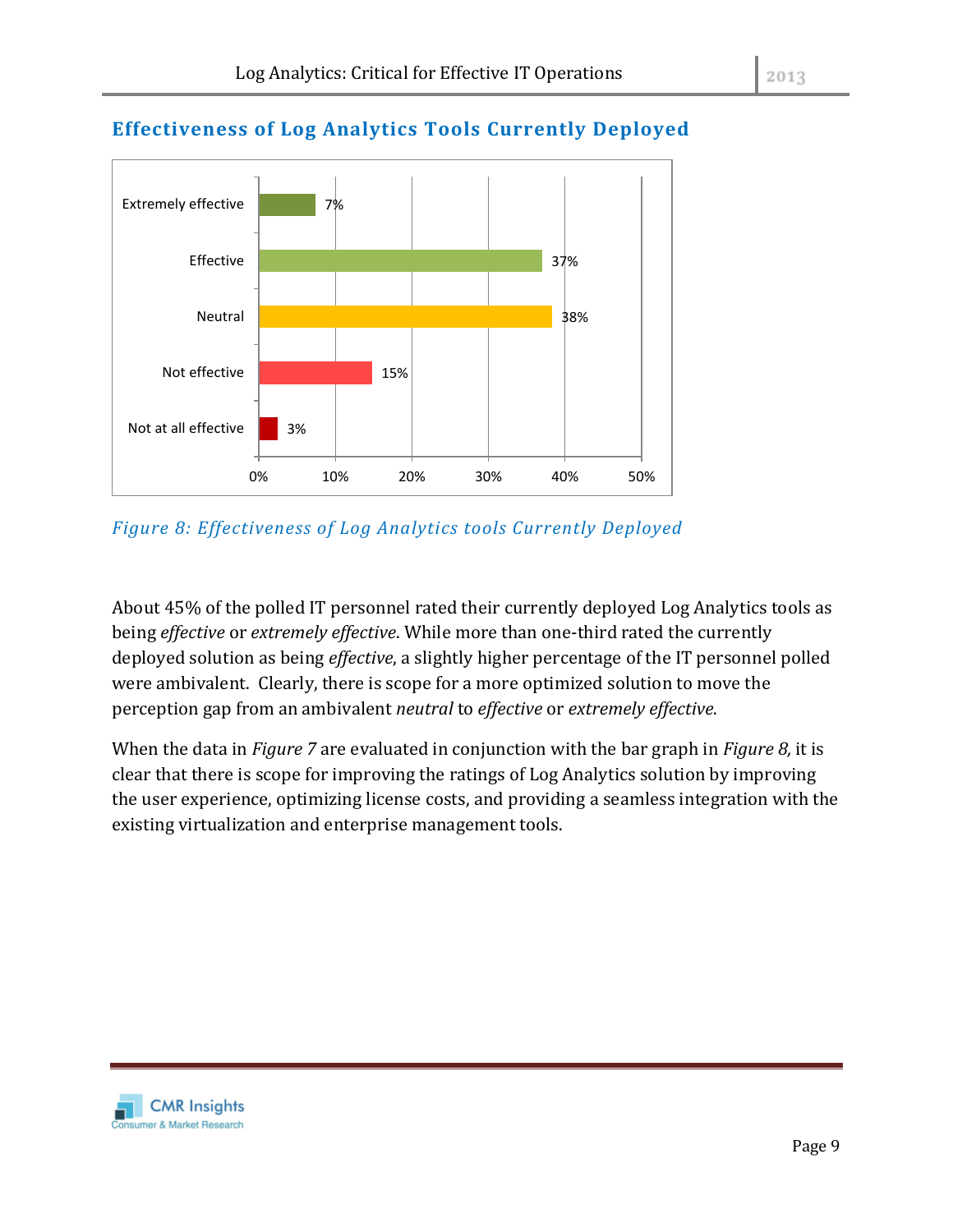#### 2013

### **Requirements for Log Analytics Solution**



*Figure 9: Requirements for Log Analytics Tools* 

Over 80% of the IT personnel surveyed rated *Ease of Use* as the most important attribute of Log Management tools. The *License Cost* of the Log Analytics solution was the second-most important attribute with over 40% rating it as *extremely important* and about one-third rating it as being *moderately important*. *Integration* of Log Analytics solution with existing virtualization management tools was highly valued with over one-third rating it as *extremely important* and over 40% rating it as *moderately important.*

#### *Respondent's Quote:*

*"An effective solution should not require a team of dedicated resources to understand and use*."

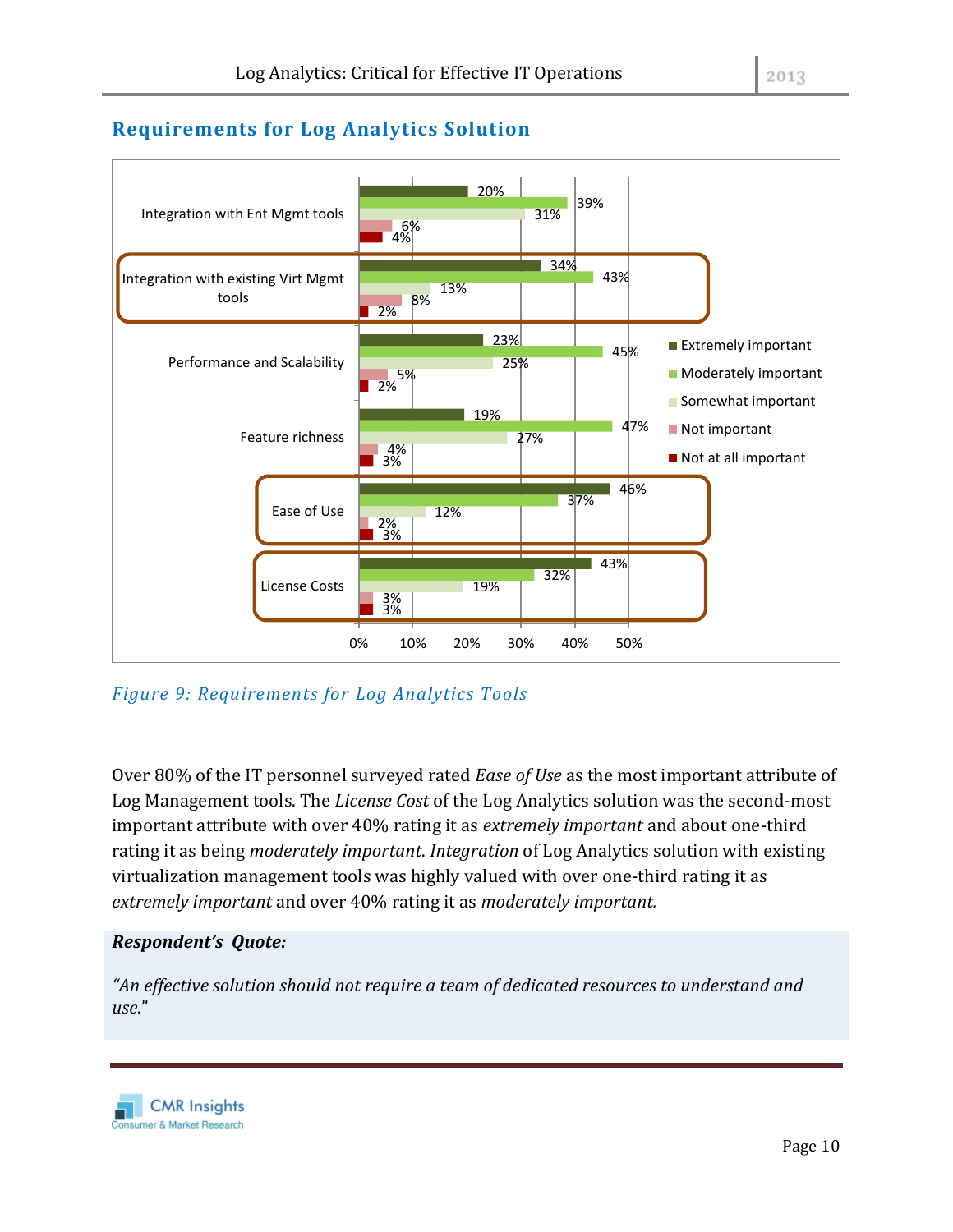## **CMR Insights' Perspective**

Log Analytics is an emerging but critical component of an effective strategy for managing virtualized and cloud infrastructures and operations. Applications, Operating Systems, Storage, and Network devices generate enormous amounts of log data that IT professionals need to analyze on a regular basis for Troubleshooting, Security, and Compliance Management. Today, most organizations that responded to this survey use traditional command line tools or no tools at all and the adoption of specialized Log Analytics solutions is still relatively low. However, IT organizations that have deployed such solutions rate them as *effective*.

With the introduction of vCenter Log Insight, VMware is poised to become a leader in Log Analytics. VMware's offering meets the key requirements for Log Analytics tools uncovered in this survey, offering a tightly integrated solution with vCenter Operations that is easy to use. In addition, its pricing model is based on the size of the environment, not the amount of log data analyzed which should help keep the costs predictable and affordable. Enterprise, Commercial, and SMB organizations should consider VMware when selecting an IT Operations solution for their virtualized and cloud infrastructure.